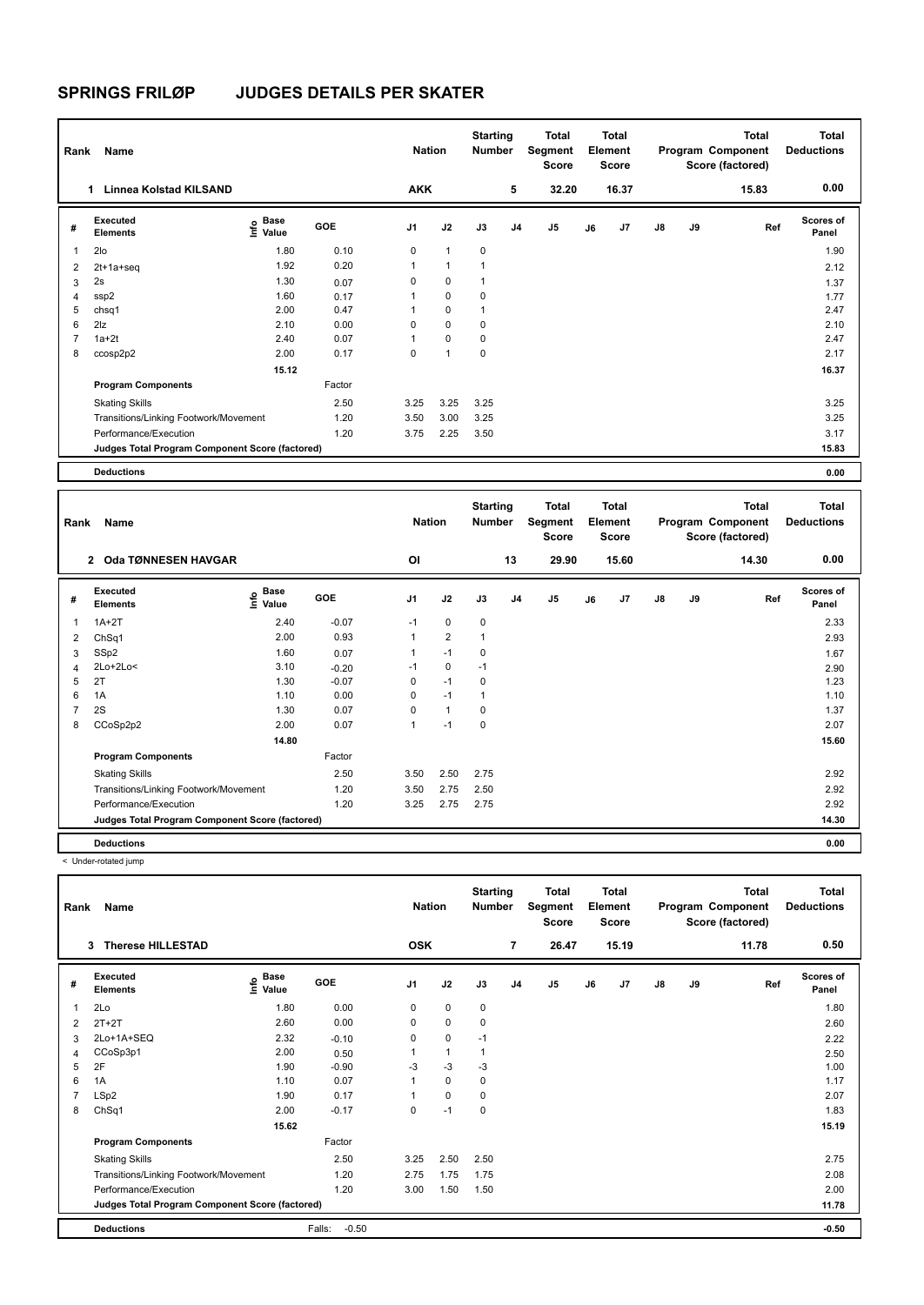| Rank           | Name                                            |                                      |                   | <b>Nation</b>  |                | <b>Starting</b><br><b>Number</b> |                | <b>Total</b><br>Segment<br><b>Score</b> |    | <b>Total</b><br>Element<br><b>Score</b> |    |    | <b>Total</b><br>Program Component<br>Score (factored) | Total<br><b>Deductions</b> |
|----------------|-------------------------------------------------|--------------------------------------|-------------------|----------------|----------------|----------------------------------|----------------|-----------------------------------------|----|-----------------------------------------|----|----|-------------------------------------------------------|----------------------------|
|                | Johanna HØISETH ULEVEBNE<br>4                   |                                      |                   | OI             |                |                                  | 16             | 25.44                                   |    | 12.04                                   |    |    | 13.90                                                 | 0.50                       |
| #              | Executed<br><b>Elements</b>                     | Base<br>e <sup>Base</sup><br>⊆ Value | GOE               | J <sub>1</sub> | J2             | J3                               | J <sub>4</sub> | J5                                      | J6 | J7                                      | J8 | J9 | Ref                                                   | <b>Scores of</b><br>Panel  |
|                | $2S+2T<$                                        | 2.20                                 | $-0.33$           | $-1$           | $-2$           | $-2$                             |                |                                         |    |                                         |    |    |                                                       | 1.87                       |
| 2              | CCoSp2p2                                        | 2.00                                 | 0.83              | $\mathbf{1}$   | $\overline{2}$ | $\overline{2}$                   |                |                                         |    |                                         |    |    |                                                       | 2.83                       |
| 3              | 2Lo                                             | 1.80                                 | $-0.30$           | $-1$           | $-1$           | $-1$                             |                |                                         |    |                                         |    |    |                                                       | 1.50                       |
| $\overline{4}$ | 2F<<                                            | 0.50                                 | $-0.20$           | $-2$           | $-2$           | $-2$                             |                |                                         |    |                                         |    |    |                                                       | 0.30                       |
| 5              | ChSq1                                           | 2.00                                 | 0.07              |                | $\mathbf 0$    | $-1$                             |                |                                         |    |                                         |    |    |                                                       | 2.07                       |
| 6              | $1A+2Lo<<$                                      | 1.60                                 | $-0.53$           | -3             | $-2$           | -3                               |                |                                         |    |                                         |    |    |                                                       | 1.07                       |
|                | $2$ Lze $<$                                     | 1.40                                 | $-0.90$           | -3             | $-3$           | -3                               |                |                                         |    |                                         |    |    |                                                       | 0.50                       |
| 8              | CSp1                                            | 1.40                                 | 0.50              | $\mathbf{1}$   | $\mathbf{1}$   | $\mathbf{1}$                     |                |                                         |    |                                         |    |    |                                                       | 1.90                       |
|                |                                                 | 12.90                                |                   |                |                |                                  |                |                                         |    |                                         |    |    |                                                       | 12.04                      |
|                | <b>Program Components</b>                       |                                      | Factor            |                |                |                                  |                |                                         |    |                                         |    |    |                                                       |                            |
|                | <b>Skating Skills</b>                           |                                      | 2.50              | 3.25           | 2.75           | 2.75                             |                |                                         |    |                                         |    |    |                                                       | 2.92                       |
|                | Transitions/Linking Footwork/Movement           |                                      | 1.20              | 3.00           | 2.75           | 2.75                             |                |                                         |    |                                         |    |    |                                                       | 2.83                       |
|                | Performance/Execution                           |                                      | 1.20              | 2.75           | 2.50           | 2.75                             |                |                                         |    |                                         |    |    |                                                       | 2.67                       |
|                | Judges Total Program Component Score (factored) |                                      |                   |                |                |                                  |                |                                         |    |                                         |    |    |                                                       | 13.90                      |
|                | <b>Deductions</b>                               |                                      | $-0.50$<br>Falls: |                |                |                                  |                |                                         |    |                                         |    |    |                                                       | $-0.50$                    |

< Under-rotated jump << Downgraded jump

| Rank           | Name                                            |                       |                   | <b>Nation</b>  |              | <b>Starting</b><br><b>Number</b> |                | Total<br>Segment<br><b>Score</b> |    | <b>Total</b><br>Element<br><b>Score</b> |               |    | <b>Total</b><br>Program Component<br>Score (factored) | <b>Total</b><br><b>Deductions</b> |
|----------------|-------------------------------------------------|-----------------------|-------------------|----------------|--------------|----------------------------------|----------------|----------------------------------|----|-----------------------------------------|---------------|----|-------------------------------------------------------|-----------------------------------|
|                | <b>Emily TALLERÅS</b><br>5                      |                       |                   | <b>OSK</b>     |              |                                  | 18             | 25.33                            |    | 12.85                                   |               |    | 12.98                                                 | 0.50                              |
| #              | <b>Executed</b><br><b>Elements</b>              | Base<br>١nf٥<br>Value | GOE               | J <sub>1</sub> | J2           | J3                               | J <sub>4</sub> | J5                               | J6 | J7                                      | $\mathsf{J}8$ | J9 | Ref                                                   | <b>Scores of</b><br>Panel         |
| 1              | 2T+1A+SEQ                                       | 1.92                  | $-0.40$           | $-3$           | $-2$         | $-1$                             |                |                                  |    |                                         |               |    |                                                       | 1.52                              |
| 2              | 2T                                              | 1.30                  | $-0.53$           | $-3$           | $-2$         | $-3$                             |                |                                  |    |                                         |               |    |                                                       | 0.77                              |
| 3              | CCoSp3p1                                        | 2.00                  | 0.33              | 1              | $\mathbf{1}$ | $\mathbf 0$                      |                |                                  |    |                                         |               |    |                                                       | 2.33                              |
| 4              | 2S                                              | 1.30                  | $-0.27$           | $-2$           | $-1$         | $-1$                             |                |                                  |    |                                         |               |    |                                                       | 1.03                              |
| 5              | $2S+1T$                                         | 1.70                  | $-0.13$           | $-1$           | 0            | $-1$                             |                |                                  |    |                                         |               |    |                                                       | 1.57                              |
| 6              | ChSq1                                           | 2.00                  | 0.47              | 1              | $\mathbf{1}$ | $\mathbf 0$                      |                |                                  |    |                                         |               |    |                                                       | 2.47                              |
| $\overline{7}$ | 1A                                              | 1.10                  | 0.13              | $\Omega$       | 1            |                                  |                |                                  |    |                                         |               |    |                                                       | 1.23                              |
| 8              | SSp2                                            | 1.60                  | 0.33              | 1              | 1            | $\mathbf 0$                      |                |                                  |    |                                         |               |    |                                                       | 1.93                              |
|                |                                                 | 12.92                 |                   |                |              |                                  |                |                                  |    |                                         |               |    |                                                       | 12.85                             |
|                | <b>Program Components</b>                       |                       | Factor            |                |              |                                  |                |                                  |    |                                         |               |    |                                                       |                                   |
|                | <b>Skating Skills</b>                           |                       | 2.50              | 3.00           | 3.00         | 2.50                             |                |                                  |    |                                         |               |    |                                                       | 2.83                              |
|                | Transitions/Linking Footwork/Movement           |                       | 1.20              | 2.00           | 3.00         | 2.25                             |                |                                  |    |                                         |               |    |                                                       | 2.42                              |
|                | Performance/Execution                           |                       | 1.20              | 2.75           | 2.50         | 2.25                             |                |                                  |    |                                         |               |    |                                                       | 2.50                              |
|                | Judges Total Program Component Score (factored) |                       |                   |                |              |                                  |                |                                  |    |                                         |               |    |                                                       | 12.98                             |
|                | <b>Deductions</b>                               |                       | $-0.50$<br>Falls: |                |              |                                  |                |                                  |    |                                         |               |    |                                                       | $-0.50$                           |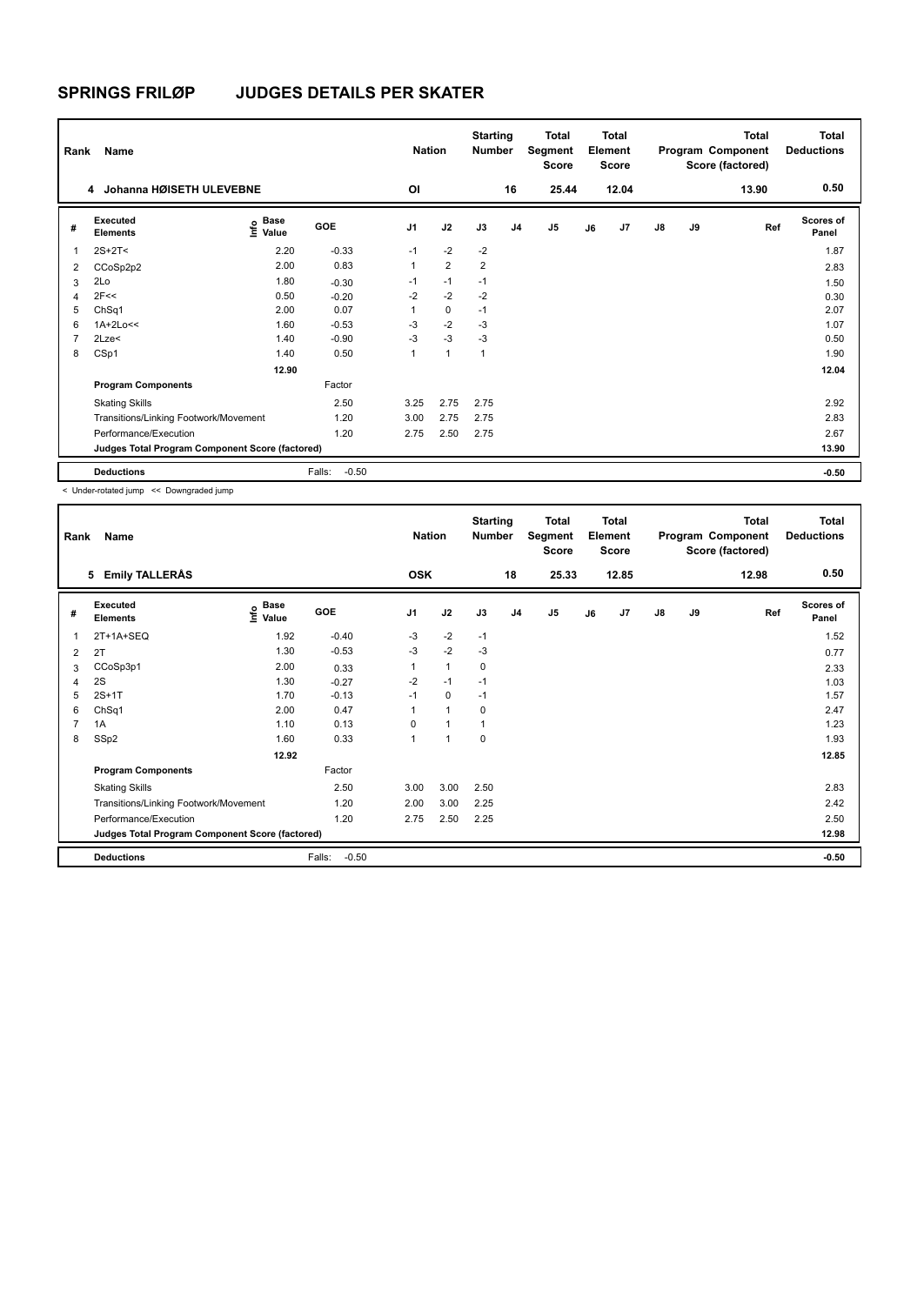| Rank                    | Name                                            |                                  |                   | <b>Nation</b>  |                | <b>Starting</b><br><b>Number</b> |                | <b>Total</b><br>Segment<br><b>Score</b> |    | <b>Total</b><br>Element<br><b>Score</b> |               |    | <b>Total</b><br>Program Component<br>Score (factored) | <b>Total</b><br><b>Deductions</b> |
|-------------------------|-------------------------------------------------|----------------------------------|-------------------|----------------|----------------|----------------------------------|----------------|-----------------------------------------|----|-----------------------------------------|---------------|----|-------------------------------------------------------|-----------------------------------|
|                         | <b>Anna FADNES FEVANG</b><br>6                  |                                  |                   | <b>OSK</b>     |                |                                  | 6              | 24.17                                   |    | 11.37                                   |               |    | 13.80                                                 | 1.00                              |
| #                       | Executed<br><b>Elements</b>                     | <b>Base</b><br>e Base<br>E Value | GOE               | J <sub>1</sub> | J2             | J3                               | J <sub>4</sub> | J <sub>5</sub>                          | J6 | J7                                      | $\mathsf{J}8$ | J9 | Ref                                                   | <b>Scores of</b><br>Panel         |
| $\overline{\mathbf{1}}$ | 2S                                              | 1.30                             | 0.27              | 1              | $\overline{2}$ | $\mathbf{1}$                     |                |                                         |    |                                         |               |    |                                                       | 1.57                              |
| $\overline{2}$          | 2Lz<                                            | 1.50                             | $-0.90$           | -3             | $-3$           | -3                               |                |                                         |    |                                         |               |    |                                                       | 0.60                              |
| 3                       | $1A+2T2$                                        | 2.00                             | $-0.60$           | $-3$           | $-3$           | $-3$                             |                |                                         |    |                                         |               |    |                                                       | 1.40                              |
| 4                       | CCoSp3pB                                        | 1.70                             | 0.33              | 1              | $\mathbf{1}$   | 0                                |                |                                         |    |                                         |               |    |                                                       | 2.03                              |
| 5                       | ChSq1                                           | 2.00                             | 0.47              |                | $\overline{1}$ | 0                                |                |                                         |    |                                         |               |    |                                                       | 2.47                              |
| 6                       | 2Lo<                                            | 1.30                             | $-0.80$           | $-3$           | $-3$           | $-2$                             |                |                                         |    |                                         |               |    |                                                       | 0.50                              |
| 7                       | 2T                                              | 1.30                             | $-0.27$           | $-2$           | $-1$           | $-1$                             |                |                                         |    |                                         |               |    |                                                       | 1.03                              |
| 8                       | SSp2                                            | 1.60                             | 0.17              | 1              | $\mathbf 0$    | $\mathbf 0$                      |                |                                         |    |                                         |               |    |                                                       | 1.77                              |
|                         |                                                 | 12.70                            |                   |                |                |                                  |                |                                         |    |                                         |               |    |                                                       | 11.37                             |
|                         | <b>Program Components</b>                       |                                  | Factor            |                |                |                                  |                |                                         |    |                                         |               |    |                                                       |                                   |
|                         | <b>Skating Skills</b>                           |                                  | 2.50              | 3.50           | 2.50           | 2.75                             |                |                                         |    |                                         |               |    |                                                       | 2.92                              |
|                         | Transitions/Linking Footwork/Movement           |                                  | 1.20              | 3.00           | 2.00           | 3.00                             |                |                                         |    |                                         |               |    |                                                       | 2.67                              |
|                         | Performance/Execution                           |                                  | 1.20              | 3.25           | 2.00           | 3.00                             |                |                                         |    |                                         |               |    |                                                       | 2.75                              |
|                         | Judges Total Program Component Score (factored) |                                  |                   |                |                |                                  |                |                                         |    |                                         |               |    |                                                       | 13.80                             |
|                         | <b>Deductions</b>                               |                                  | $-1.00$<br>Falls: |                |                |                                  |                |                                         |    |                                         |               |    |                                                       | $-1.00$                           |

< Under-rotated jump

| Rank           | Name                                            |                    |                   | <b>Nation</b>  |              | <b>Starting</b><br><b>Number</b> |                | <b>Total</b><br>Segment<br><b>Score</b> |    | <b>Total</b><br>Element<br><b>Score</b> |               |    | Total<br>Program Component<br>Score (factored) | <b>Total</b><br><b>Deductions</b> |
|----------------|-------------------------------------------------|--------------------|-------------------|----------------|--------------|----------------------------------|----------------|-----------------------------------------|----|-----------------------------------------|---------------|----|------------------------------------------------|-----------------------------------|
|                | 7 ISA Harsjøen DEVERILL                         |                    |                   | <b>AKK</b>     |              |                                  | 8              | 23.94                                   |    | 13.39                                   |               |    | 11.05                                          | 0.50                              |
| #              | <b>Executed</b><br><b>Elements</b>              | $\frac{6}{5}$ Base | GOE               | J <sub>1</sub> | J2           | J3                               | J <sub>4</sub> | J <sub>5</sub>                          | J6 | J7                                      | $\mathsf{J}8$ | J9 | Ref                                            | <b>Scores of</b><br>Panel         |
| 1              | 2T                                              | 1.30               | $-0.60$           | $-3$           | $-3$         | -3                               |                |                                         |    |                                         |               |    |                                                | 0.70                              |
| 2              | $2S+1T$                                         | 1.70               | $-0.07$           | $-1$           | 0            | 0                                |                |                                         |    |                                         |               |    |                                                | 1.63                              |
| 3              | SSp2                                            | 1.60               | 0.50              | 1              | $\mathbf{1}$ | $\mathbf 1$                      |                |                                         |    |                                         |               |    |                                                | 2.10                              |
| 4              | 1A                                              | 1.10               | 0.00              | 0              | $-1$         | 1                                |                |                                         |    |                                         |               |    |                                                | 1.10                              |
| 5              | 2S+1A+SEQ                                       | 1.92               | 0.00              | 0              | 0            | 0                                |                |                                         |    |                                         |               |    |                                                | 1.92                              |
| 6              | ChSq1                                           | 2.00               | 0.47              | 1              | $\mathbf{1}$ | 0                                |                |                                         |    |                                         |               |    |                                                | 2.47                              |
| $\overline{7}$ | 2Lo<                                            | 1.30               | $-0.50$           | $-2$           | $-3$         | 0                                |                |                                         |    |                                         |               |    |                                                | 0.80                              |
| 8              | CCoSp3p2                                        | 2.50               | 0.17              | $\mathbf{1}$   | $\pmb{0}$    | 0                                |                |                                         |    |                                         |               |    |                                                | 2.67                              |
|                |                                                 | 13.42              |                   |                |              |                                  |                |                                         |    |                                         |               |    |                                                | 13.39                             |
|                | <b>Program Components</b>                       |                    | Factor            |                |              |                                  |                |                                         |    |                                         |               |    |                                                |                                   |
|                | <b>Skating Skills</b>                           |                    | 2.50              | 2.75           | 2.25         | 2.25                             |                |                                         |    |                                         |               |    |                                                | 2.42                              |
|                | Transitions/Linking Footwork/Movement           |                    | 1.20              | 2.25           | 2.00         | 1.50                             |                |                                         |    |                                         |               |    |                                                | 1.92                              |
|                | Performance/Execution                           |                    | 1.20              | 2.50           | 2.25         | 2.00                             |                |                                         |    |                                         |               |    |                                                | 2.25                              |
|                | Judges Total Program Component Score (factored) |                    |                   |                |              |                                  |                |                                         |    |                                         |               |    |                                                | 11.05                             |
|                | <b>Deductions</b>                               |                    | Falls:<br>$-0.50$ |                |              |                                  |                |                                         |    |                                         |               |    |                                                | $-0.50$                           |

< Under-rotated jump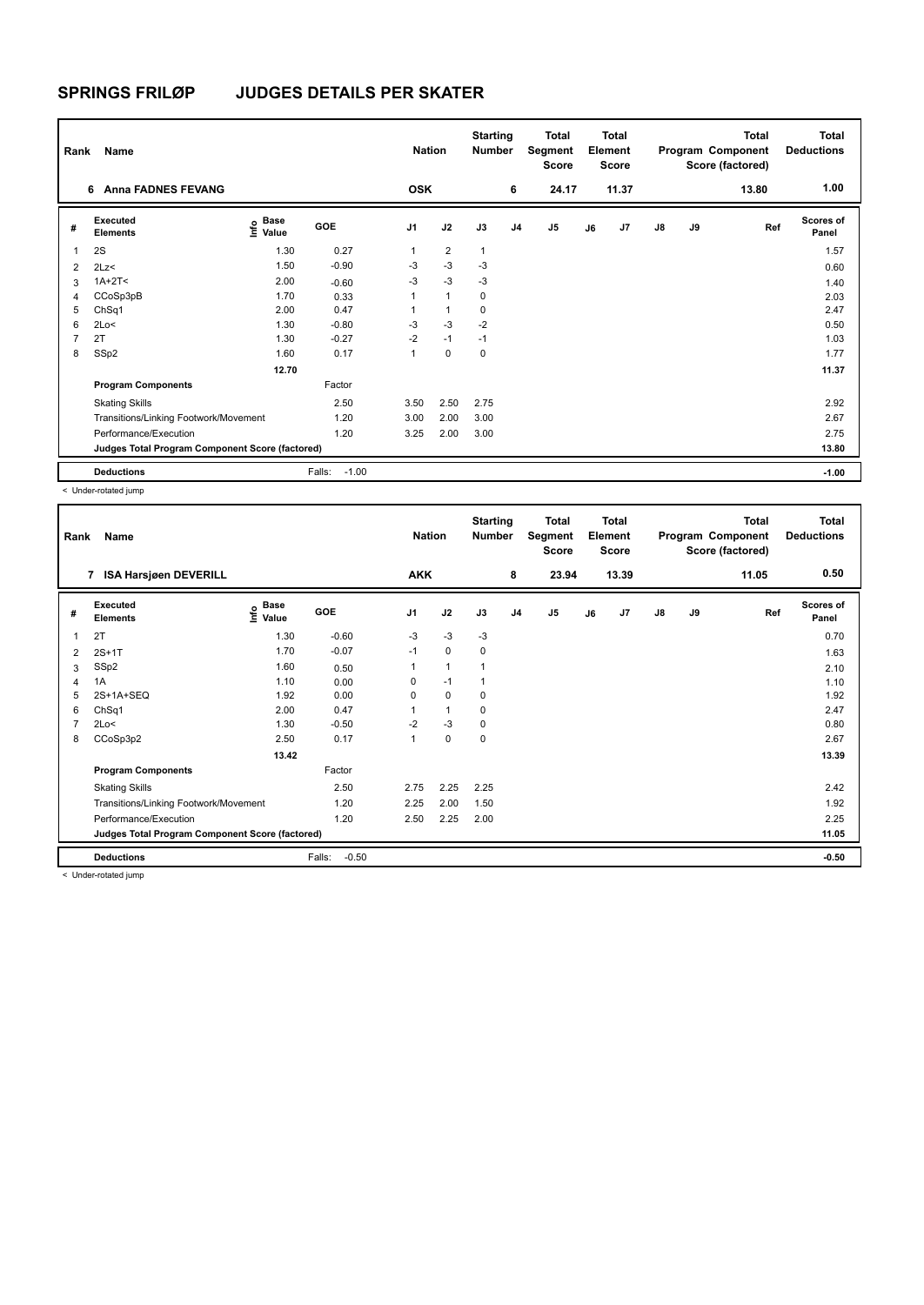| Rank           | Name                                            |                              |         | <b>Nation</b>  |                | <b>Starting</b><br><b>Number</b> |                | <b>Total</b><br>Segment<br><b>Score</b> |    | <b>Total</b><br>Element<br><b>Score</b> |               |    | <b>Total</b><br>Program Component<br>Score (factored) | <b>Total</b><br><b>Deductions</b> |
|----------------|-------------------------------------------------|------------------------------|---------|----------------|----------------|----------------------------------|----------------|-----------------------------------------|----|-----------------------------------------|---------------|----|-------------------------------------------------------|-----------------------------------|
|                | <b>Emma Kristine FJELDLY</b><br>8               |                              |         | <b>AKK</b>     |                |                                  | 4              | 23.32                                   |    | 11.77                                   |               |    | 11.55                                                 | 0.00                              |
| #              | Executed<br><b>Elements</b>                     | <b>Base</b><br>lnfo<br>Value | GOE     | J <sub>1</sub> | J2             | J3                               | J <sub>4</sub> | J <sub>5</sub>                          | J6 | J7                                      | $\mathsf{J}8$ | J9 | Ref                                                   | <b>Scores of</b><br>Panel         |
|                | 1a                                              | 1.10                         | 0.20    | 1              | $\overline{1}$ | $\overline{1}$                   |                |                                         |    |                                         |               |    |                                                       | 1.30                              |
| $\overline{2}$ | $1\vert z$                                      | 0.60                         | 0.20    | 1              | $\overline{1}$ | -1                               |                |                                         |    |                                         |               |    |                                                       | 0.80                              |
| 3              | 2s                                              | 1.30                         | $-0.13$ | 0              | $-1$           | $-1$                             |                |                                         |    |                                         |               |    |                                                       | 1.17                              |
| 4              | chsq1                                           | 2.00                         | 0.00    | 0              | $\mathbf 0$    | 0                                |                |                                         |    |                                         |               |    |                                                       | 2.00                              |
| 5              | ssp2                                            | 1.60                         | 0.83    | 2              | $\mathbf{1}$   | $\overline{2}$                   |                |                                         |    |                                         |               |    |                                                       | 2.43                              |
| 6              | $2$ lo<                                         | 1.30                         | $-0.80$ | $-3$           | $-3$           | $-2$                             |                |                                         |    |                                         |               |    |                                                       | 0.50                              |
|                | $2s+1t$                                         | 1.70                         | $-0.20$ | $-1$           | $-2$           | 0                                |                |                                         |    |                                         |               |    |                                                       | 1.50                              |
| 8              | ccosp3p1                                        | 2.00                         | 0.07    | 0              | $\overline{1}$ | $-1$                             |                |                                         |    |                                         |               |    |                                                       | 2.07                              |
|                |                                                 | 11.60                        |         |                |                |                                  |                |                                         |    |                                         |               |    |                                                       | 11.77                             |
|                | <b>Program Components</b>                       |                              | Factor  |                |                |                                  |                |                                         |    |                                         |               |    |                                                       |                                   |
|                | <b>Skating Skills</b>                           |                              | 2.50    | 2.75           | 2.50           | 2.25                             |                |                                         |    |                                         |               |    |                                                       | 2.50                              |
|                | Transitions/Linking Footwork/Movement           |                              | 1.20    | 2.50           | 1.75           | 2.25                             |                |                                         |    |                                         |               |    |                                                       | 2.17                              |
|                | Performance/Execution                           |                              | 1.20    | 2.75           | 1.75           | 2.25                             |                |                                         |    |                                         |               |    |                                                       | 2.25                              |
|                | Judges Total Program Component Score (factored) |                              |         |                |                |                                  |                |                                         |    |                                         |               |    |                                                       | 11.55                             |
|                | <b>Deductions</b>                               |                              |         |                |                |                                  |                |                                         |    |                                         |               |    |                                                       | 0.00                              |

< Under-rotated jump

| Rank      | Name                                            |                                  |            | <b>Nation</b>  |              | <b>Starting</b><br><b>Number</b> |                | <b>Total</b><br>Segment<br><b>Score</b> |    | <b>Total</b><br>Element<br>Score |               |    | <b>Total</b><br>Program Component<br>Score (factored) | Total<br><b>Deductions</b> |
|-----------|-------------------------------------------------|----------------------------------|------------|----------------|--------------|----------------------------------|----------------|-----------------------------------------|----|----------------------------------|---------------|----|-------------------------------------------------------|----------------------------|
|           | Alexandra BJØRGE<br>9                           |                                  |            | <b>OI</b>      |              |                                  | 14             | 23.28                                   |    | 10.73                            |               |    | 12.55                                                 | 0.00                       |
| #         | Executed<br><b>Elements</b>                     | <b>Base</b><br>e Base<br>⊆ Value | <b>GOE</b> | J <sub>1</sub> | J2           | J3                               | J <sub>4</sub> | J5                                      | J6 | J7                               | $\mathsf{J}8$ | J9 | Ref                                                   | <b>Scores of</b><br>Panel  |
|           | $2$ Lze $<<$                                    | 0.50                             | $-0.27$    | $-3$           | $-3$         | $-2$                             |                |                                         |    |                                  |               |    |                                                       | 0.23                       |
| 2         | CCoSp3p1                                        | 2.00                             | 0.00       | $\mathbf 0$    | $\mathbf 0$  | 0                                |                |                                         |    |                                  |               |    |                                                       | 2.00                       |
| 3         | ChSq1                                           | 2.00                             | 0.47       | 0              | $\mathbf{1}$ | $\mathbf{1}$                     |                |                                         |    |                                  |               |    |                                                       | 2.47                       |
| $\lambda$ | 2Lo<                                            | 1.30                             | $-0.40$    | $-1$           | $-2$         | $-1$                             |                |                                         |    |                                  |               |    |                                                       | 0.90                       |
| 5         | $2S+1A+SEO$                                     | 1.92                             | 0.00       | 0              | $\pmb{0}$    | 0                                |                |                                         |    |                                  |               |    |                                                       | 1.92                       |
| 6         | $1A+2Lo<<$                                      | 1.60                             | $-0.53$    | $-3$           | $-3$         | $-2$                             |                |                                         |    |                                  |               |    |                                                       | 1.07                       |
|           | SSp2                                            | 1.60                             | 0.17       | 1              | $\mathbf 0$  | 0                                |                |                                         |    |                                  |               |    |                                                       | 1.77                       |
| 8         | 2F<<                                            | 0.50                             | $-0.13$    | $-2$           | $-2$         | 0                                |                |                                         |    |                                  |               |    |                                                       | 0.37                       |
|           |                                                 | 11.42                            |            |                |              |                                  |                |                                         |    |                                  |               |    |                                                       | 10.73                      |
|           | <b>Program Components</b>                       |                                  | Factor     |                |              |                                  |                |                                         |    |                                  |               |    |                                                       |                            |
|           | <b>Skating Skills</b>                           |                                  | 2.50       | 2.75           | 2.50         | 2.50                             |                |                                         |    |                                  |               |    |                                                       | 2.58                       |
|           | Transitions/Linking Footwork/Movement           |                                  | 1.20       | 2.75           | 2.25         | 2.25                             |                |                                         |    |                                  |               |    |                                                       | 2.42                       |
|           | Performance/Execution                           |                                  | 1.20       | 3.00           | 2.50         | 2.50                             |                |                                         |    |                                  |               |    |                                                       | 2.67                       |
|           | Judges Total Program Component Score (factored) |                                  |            |                |              |                                  |                |                                         |    |                                  |               |    |                                                       | 12.55                      |
|           | <b>Deductions</b>                               |                                  |            |                |              |                                  |                |                                         |    |                                  |               |    |                                                       | 0.00                       |

< Under-rotated jump << Downgraded jump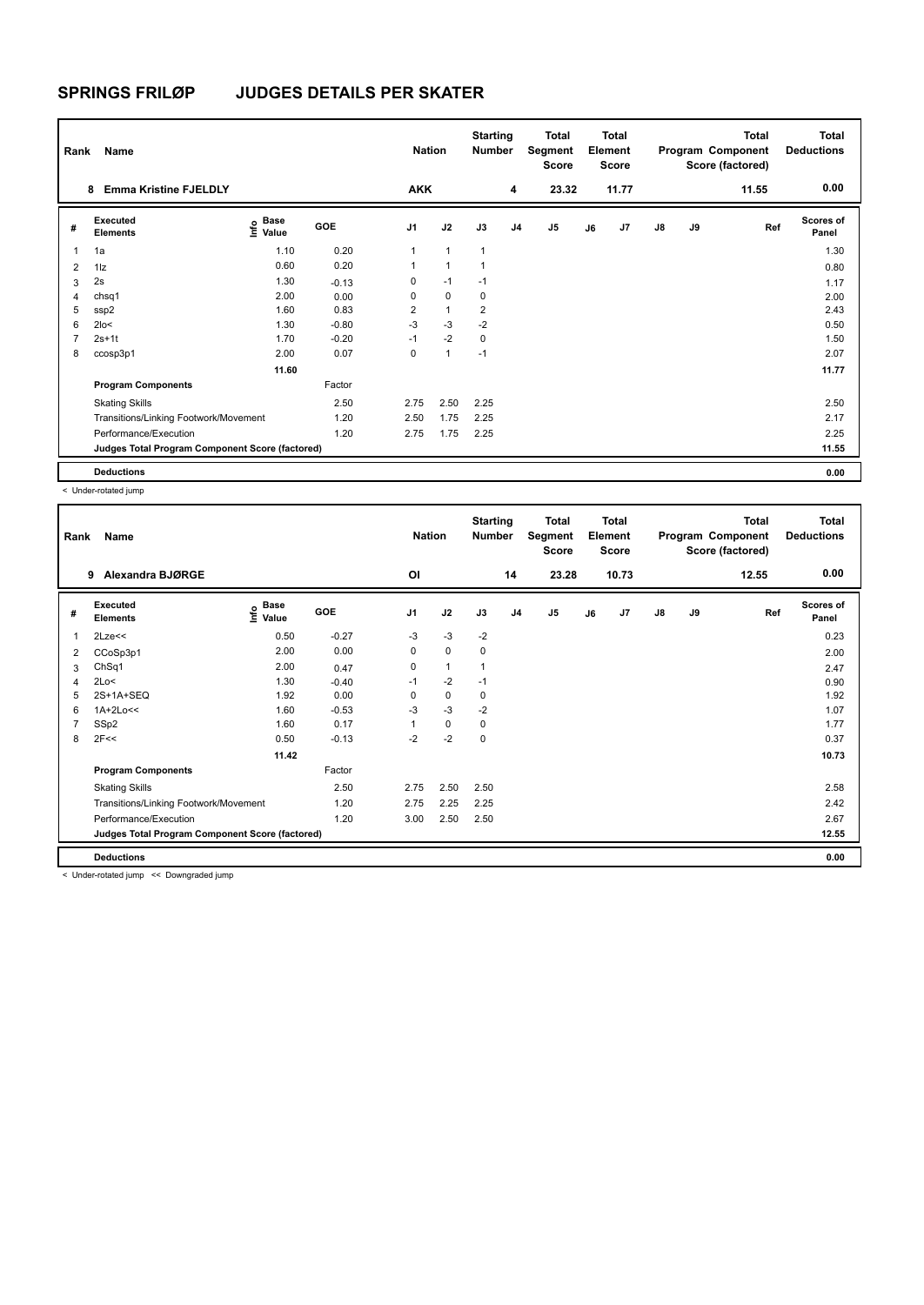| Rank           | Name                                            |                              |                   | <b>Nation</b>  |              | <b>Starting</b><br><b>Number</b> |                | <b>Total</b><br>Segment<br><b>Score</b> |    | <b>Total</b><br>Element<br><b>Score</b> |               |    | <b>Total</b><br>Program Component<br>Score (factored) | Total<br><b>Deductions</b> |
|----------------|-------------------------------------------------|------------------------------|-------------------|----------------|--------------|----------------------------------|----------------|-----------------------------------------|----|-----------------------------------------|---------------|----|-------------------------------------------------------|----------------------------|
|                | <b>Victoria TVEDT</b><br>10                     |                              |                   | <b>AKK</b>     |              |                                  | 1              | 22.91                                   |    | 11.16                                   |               |    | 12.25                                                 | 0.50                       |
| #              | Executed<br><b>Elements</b>                     | <b>Base</b><br>lnfo<br>Value | GOE               | J <sub>1</sub> | J2           | J3                               | J <sub>4</sub> | J <sub>5</sub>                          | J6 | J7                                      | $\mathsf{J}8$ | J9 | Ref                                                   | <b>Scores of</b><br>Panel  |
| 1              | $1A+1T$                                         | 1.50                         | $-0.20$           | $-1$           | $-1$         | $-1$                             |                |                                         |    |                                         |               |    |                                                       | 1.30                       |
| $\overline{2}$ | 2Lo                                             | 1.80                         | $-0.30$           | $-1$           | $-1$         | $-1$                             |                |                                         |    |                                         |               |    |                                                       | 1.50                       |
| 3              | CCoSp3p1                                        | 2.00                         | 0.83              | 2              | $\mathbf{1}$ | 2                                |                |                                         |    |                                         |               |    |                                                       | 2.83                       |
| 4              | 2F<                                             | 1.40                         | $-0.90$           | $-3$           | $-3$         | $-3$                             |                |                                         |    |                                         |               |    |                                                       | 0.50                       |
| 5              | ChSq1                                           | 2.00                         | 0.23              | 1              | $\Omega$     | 0                                |                |                                         |    |                                         |               |    |                                                       | 2.23                       |
| 6              | $2S+1T$                                         | 1.70                         | $-0.13$           | $-1$           | $-1$         | 0                                |                |                                         |    |                                         |               |    |                                                       | 1.57                       |
| 7              | 1A                                              | 1.10                         | 0.13              | $\Omega$       | $\mathbf{1}$ | 1                                |                |                                         |    |                                         |               |    |                                                       | 1.23                       |
| 8              | SSp                                             | 0.00                         | 0.00              |                |              |                                  |                |                                         |    |                                         |               |    |                                                       | 0.00                       |
|                |                                                 | 11.50                        |                   |                |              |                                  |                |                                         |    |                                         |               |    |                                                       | 11.16                      |
|                | <b>Program Components</b>                       |                              | Factor            |                |              |                                  |                |                                         |    |                                         |               |    |                                                       |                            |
|                | <b>Skating Skills</b>                           |                              | 2.50              | 2.75           | 2.25         | 2.50                             |                |                                         |    |                                         |               |    |                                                       | 2.50                       |
|                | Transitions/Linking Footwork/Movement           |                              | 1.20              | 2.75           | 2.25         | 2.25                             |                |                                         |    |                                         |               |    |                                                       | 2.42                       |
|                | Performance/Execution                           |                              | 1.20              | 3.00           | 2.25         | 2.50                             |                |                                         |    |                                         |               |    |                                                       | 2.58                       |
|                | Judges Total Program Component Score (factored) |                              |                   |                |              |                                  |                |                                         |    |                                         |               |    |                                                       | 12.25                      |
|                | <b>Deductions</b>                               |                              | $-0.50$<br>Falls: |                |              |                                  |                |                                         |    |                                         |               |    |                                                       | $-0.50$                    |

< Under-rotated jump

| Rank           | Name                                            |                            |            | <b>Nation</b>  |              | <b>Starting</b><br>Number |                | <b>Total</b><br>Segment<br>Score |    | <b>Total</b><br>Element<br><b>Score</b> |               |    | <b>Total</b><br>Program Component<br>Score (factored) | <b>Total</b><br><b>Deductions</b> |
|----------------|-------------------------------------------------|----------------------------|------------|----------------|--------------|---------------------------|----------------|----------------------------------|----|-----------------------------------------|---------------|----|-------------------------------------------------------|-----------------------------------|
| 11             | Kornelia HØISÆTHER                              |                            |            | <b>AKK</b>     |              |                           | 19             | 22.67                            |    | 12.94                                   |               |    | 9.73                                                  | 0.00                              |
| #              | <b>Executed</b><br><b>Elements</b>              | e Base<br>E Value<br>Value | <b>GOE</b> | J <sub>1</sub> | J2           | J3                        | J <sub>4</sub> | J <sub>5</sub>                   | J6 | J7                                      | $\mathsf{J}8$ | J9 | Ref                                                   | <b>Scores of</b><br>Panel         |
| 1              | 2S                                              | 1.30                       | $-0.07$    | $-1$           | 0            | 0                         |                |                                  |    |                                         |               |    |                                                       | 1.23                              |
| 2              | 2Lo+1A+SEQ                                      | 2.32                       | $-0.10$    | $-1$           | 0            | 0                         |                |                                  |    |                                         |               |    |                                                       | 2.22                              |
| 3              | SSp2                                            | 1.60                       | 0.50       |                | $\mathbf{1}$ |                           |                |                                  |    |                                         |               |    |                                                       | 2.10                              |
| 4              | $1F+2Lo$                                        | 2.30                       | $-0.50$    | $-2$           | $-2$         | $-1$                      |                |                                  |    |                                         |               |    |                                                       | 1.80                              |
| 5              | 1A                                              | 1.10                       | $-0.27$    | $-1$           | $-1$         | $-2$                      |                |                                  |    |                                         |               |    |                                                       | 0.83                              |
| 6              | ChSq1                                           | 2.00                       | $-0.17$    | $-1$           | 0            | 0                         |                |                                  |    |                                         |               |    |                                                       | 1.83                              |
| $\overline{7}$ | 2S                                              | 1.30                       | $-0.07$    | $-1$           | 0            | 0                         |                |                                  |    |                                         |               |    |                                                       | 1.23                              |
| 8              | CCoSp2p1                                        | 1.70                       | 0.00       | 0              | 0            | 0                         |                |                                  |    |                                         |               |    |                                                       | 1.70                              |
|                |                                                 | 13.62                      |            |                |              |                           |                |                                  |    |                                         |               |    |                                                       | 12.94                             |
|                | <b>Program Components</b>                       |                            | Factor     |                |              |                           |                |                                  |    |                                         |               |    |                                                       |                                   |
|                | <b>Skating Skills</b>                           |                            | 2.50       | 2.25           | 2.00         | 2.25                      |                |                                  |    |                                         |               |    |                                                       | 2.17                              |
|                | Transitions/Linking Footwork/Movement           |                            | 1.20       | 1.75           | 1.75         | 1.50                      |                |                                  |    |                                         |               |    |                                                       | 1.67                              |
|                | Performance/Execution                           |                            | 1.20       | 2.00           | 1.75         | 2.00                      |                |                                  |    |                                         |               |    |                                                       | 1.92                              |
|                | Judges Total Program Component Score (factored) |                            |            |                |              |                           |                |                                  |    |                                         |               |    |                                                       | 9.73                              |
|                | <b>Deductions</b>                               |                            |            |                |              |                           |                |                                  |    |                                         |               |    |                                                       | 0.00                              |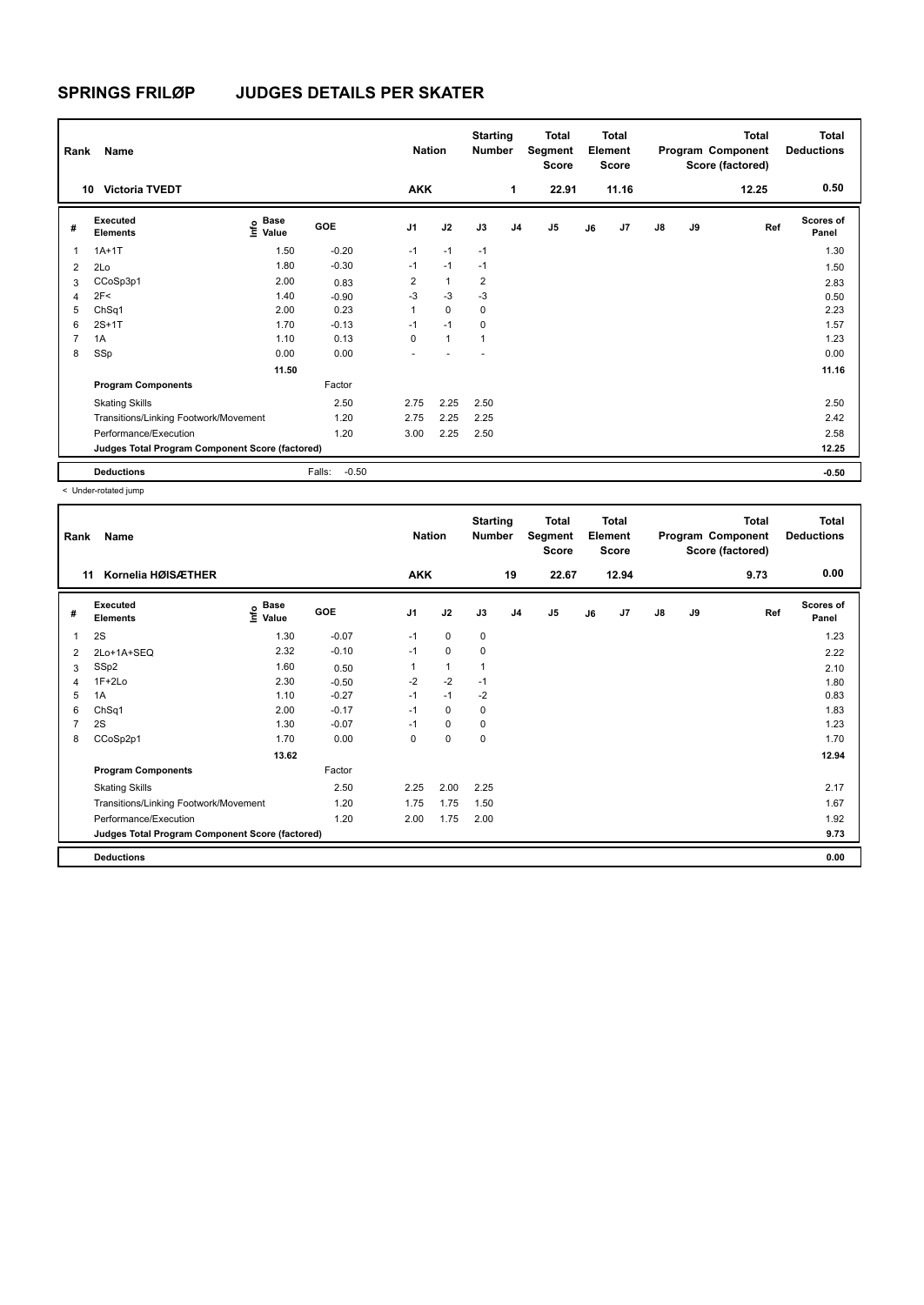| Rank                    | Name                                            |                       |         | <b>Nation</b>  |                | <b>Starting</b><br><b>Number</b> |                | <b>Total</b><br>Segment<br><b>Score</b> |    | <b>Total</b><br>Element<br><b>Score</b> |               |    | <b>Total</b><br>Program Component<br>Score (factored) | Total<br><b>Deductions</b> |
|-------------------------|-------------------------------------------------|-----------------------|---------|----------------|----------------|----------------------------------|----------------|-----------------------------------------|----|-----------------------------------------|---------------|----|-------------------------------------------------------|----------------------------|
|                         | <b>Aurora TORRES HEYERDAHL</b><br>12            |                       |         | <b>AKK</b>     |                |                                  | 12             | 20.72                                   |    | 9.19                                    |               |    | 11.53                                                 | 0.00                       |
| #                       | Executed<br><b>Elements</b>                     | Base<br>lnfo<br>Value | GOE     | J <sub>1</sub> | J2             | J3                               | J <sub>4</sub> | J <sub>5</sub>                          | J6 | J7                                      | $\mathsf{J}8$ | J9 | Ref                                                   | <b>Scores of</b><br>Panel  |
| $\overline{\mathbf{1}}$ | $2S+1T$                                         | 1.70                  | $-0.07$ | $-1$           | $\mathbf 0$    | $\mathbf 0$                      |                |                                         |    |                                         |               |    |                                                       | 1.63                       |
| $\overline{2}$          | $1Lz+1L0$                                       | 1.10                  | 0.00    | 0              | $\mathbf 0$    | 0                                |                |                                         |    |                                         |               |    |                                                       | 1.10                       |
| 3                       | SSp2                                            | 1.60                  | 0.50    | 1              | $\overline{1}$ | 1                                |                |                                         |    |                                         |               |    |                                                       | 2.10                       |
| 4                       | 2S                                              | 1.30                  | $-0.07$ | $-1$           | $\mathbf 0$    | 0                                |                |                                         |    |                                         |               |    |                                                       | 1.23                       |
| 5                       | 1A                                              | 1.10                  | $-0.27$ | $-2$           | $-1$           | $-1$                             |                |                                         |    |                                         |               |    |                                                       | 0.83                       |
| 6                       | ChSq1                                           | 2.00                  | 0.00    | $\Omega$       | $\mathbf 0$    | 0                                |                |                                         |    |                                         |               |    |                                                       | 2.00                       |
| $\overline{7}$          | 2Lo<<                                           | 0.50                  | $-0.20$ | $-2$           | $-2$           | $-2$                             |                |                                         |    |                                         |               |    |                                                       | 0.30                       |
| 8                       | CoSp                                            | 0.00                  | 0.00    | ٠              |                | $\overline{\phantom{a}}$         |                |                                         |    |                                         |               |    |                                                       | 0.00                       |
|                         |                                                 | 9.30                  |         |                |                |                                  |                |                                         |    |                                         |               |    |                                                       | 9.19                       |
|                         | <b>Program Components</b>                       |                       | Factor  |                |                |                                  |                |                                         |    |                                         |               |    |                                                       |                            |
|                         | <b>Skating Skills</b>                           |                       | 2.50    | 2.50           | 2.25           | 2.25                             |                |                                         |    |                                         |               |    |                                                       | 2.33                       |
|                         | Transitions/Linking Footwork/Movement           |                       | 1.20    | 2.25           | 2.25           | 2.25                             |                |                                         |    |                                         |               |    |                                                       | 2.25                       |
|                         | Performance/Execution                           |                       | 1.20    | 2.50           | 2.50           | 2.50                             |                |                                         |    |                                         |               |    |                                                       | 2.50                       |
|                         | Judges Total Program Component Score (factored) |                       |         |                |                |                                  |                |                                         |    |                                         |               |    |                                                       | 11.53                      |
|                         | <b>Deductions</b>                               |                       |         |                |                |                                  |                |                                         |    |                                         |               |    |                                                       | 0.00                       |

<< Downgraded jump

| Rank | Name                                            |                       |                   | <b>Nation</b>  |                          | <b>Starting</b><br><b>Number</b> |                | <b>Total</b><br>Segment<br><b>Score</b> |    | Total<br>Element<br><b>Score</b> |    |    | <b>Total</b><br>Program Component<br>Score (factored) | Total<br><b>Deductions</b> |
|------|-------------------------------------------------|-----------------------|-------------------|----------------|--------------------------|----------------------------------|----------------|-----------------------------------------|----|----------------------------------|----|----|-------------------------------------------------------|----------------------------|
|      | <b>Johanne Bang NES</b><br>13                   |                       |                   | <b>AKK</b>     |                          |                                  | $\mathbf{2}$   | 19.60                                   |    | 9.97                             |    |    | 10.13                                                 | 0.50                       |
| #    | <b>Executed</b><br><b>Elements</b>              | Base<br>lnfo<br>Value | GOE               | J <sub>1</sub> | J2                       | J3                               | J <sub>4</sub> | J <sub>5</sub>                          | J6 | J7                               | J8 | J9 | Ref                                                   | <b>Scores of</b><br>Panel  |
|      | $1a+1t$                                         | 1.50                  | 0.07              | 0              | $\mathbf{1}$             | $\pmb{0}$                        |                |                                         |    |                                  |    |    |                                                       | 1.57                       |
| 2    | 2t <                                            | 0.40                  | $-0.30$           | $-3$           | $-3$                     | $-3$                             |                |                                         |    |                                  |    |    |                                                       | 0.10                       |
| 3    | 2s                                              | 1.30                  | $-0.33$           | $-2$           | $-2$                     | $-1$                             |                |                                         |    |                                  |    |    |                                                       | 0.97                       |
|      | ccosp3p2                                        | 2.50                  | 0.33              | $\mathbf{1}$   | $\mathbf{1}$             | 0                                |                |                                         |    |                                  |    |    |                                                       | 2.83                       |
| 5    | 1a <                                            | 0.00                  | 0.00              | ٠              | $\overline{\phantom{a}}$ | ٠                                |                |                                         |    |                                  |    |    |                                                       | 0.00                       |
| 6    | chsq1                                           | 2.00                  | 0.00              | 0              | $\pmb{0}$                | 0                                |                |                                         |    |                                  |    |    |                                                       | 2.00                       |
|      | $1$ ze + $1$ lo                                 | 1.00                  | $-0.13$           | $\mathbf 0$    | $-2$                     | $-2$                             |                |                                         |    |                                  |    |    |                                                       | 0.87                       |
| 8    | ssp1                                            | 1.30                  | 0.33              | $\overline{1}$ | $\overline{1}$           | 0                                |                |                                         |    |                                  |    |    |                                                       | 1.63                       |
|      |                                                 | 10.00                 |                   |                |                          |                                  |                |                                         |    |                                  |    |    |                                                       | 9.97                       |
|      | <b>Program Components</b>                       |                       | Factor            |                |                          |                                  |                |                                         |    |                                  |    |    |                                                       |                            |
|      | <b>Skating Skills</b>                           |                       | 2.50              | 2.25           | 2.25                     | 2.25                             |                |                                         |    |                                  |    |    |                                                       | 2.25                       |
|      | Transitions/Linking Footwork/Movement           |                       | 1.20              | 2.25           | 1.75                     | 1.75                             |                |                                         |    |                                  |    |    |                                                       | 1.92                       |
|      | Performance/Execution                           |                       | 1.20              | 2.00           | 1.50                     | 2.00                             |                |                                         |    |                                  |    |    |                                                       | 1.83                       |
|      | Judges Total Program Component Score (factored) |                       |                   |                |                          |                                  |                |                                         |    |                                  |    |    |                                                       | 10.13                      |
|      | <b>Deductions</b>                               |                       | Falls:<br>$-0.50$ |                |                          |                                  |                |                                         |    |                                  |    |    |                                                       | $-0.50$                    |

<< Downgraded jump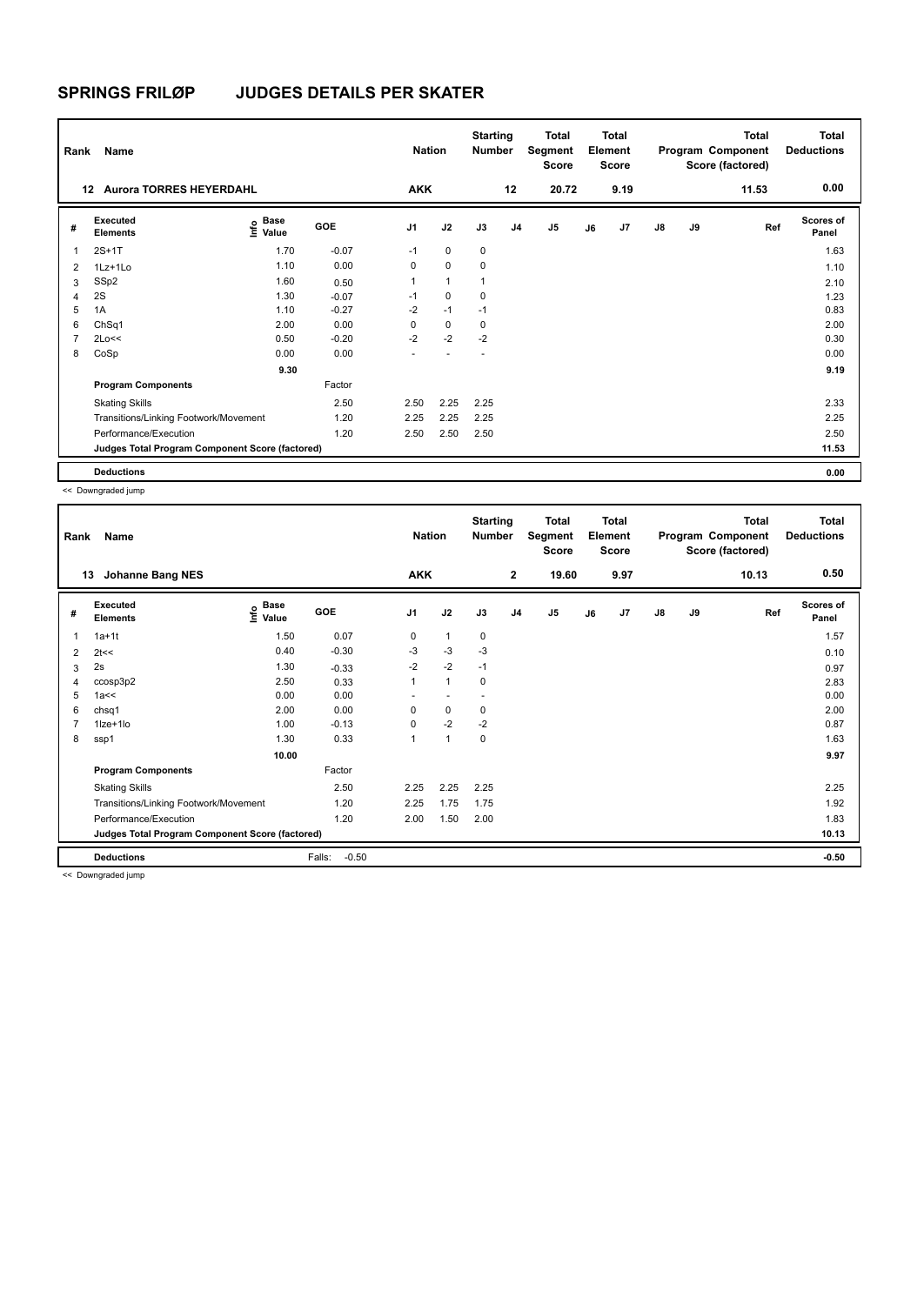| Rank           | Name                                            |                                  |                   | <b>Nation</b>  |              | <b>Starting</b><br><b>Number</b> |                | <b>Total</b><br>Segment<br><b>Score</b> |    | <b>Total</b><br>Element<br><b>Score</b> |    |    | <b>Total</b><br>Program Component<br>Score (factored) | <b>Total</b><br><b>Deductions</b> |
|----------------|-------------------------------------------------|----------------------------------|-------------------|----------------|--------------|----------------------------------|----------------|-----------------------------------------|----|-----------------------------------------|----|----|-------------------------------------------------------|-----------------------------------|
| 14             | Andrea AASBØ DIETRICHSON                        |                                  |                   | <b>OSK</b>     |              |                                  | 17             | 18.81                                   |    | 9.41                                    |    |    | 9.90                                                  | 0.50                              |
| #              | Executed<br><b>Elements</b>                     | <b>Base</b><br>e Base<br>⊆ Value | GOE               | J <sub>1</sub> | J2           | J3                               | J <sub>4</sub> | J5                                      | J6 | J7                                      | J8 | J9 | Ref                                                   | <b>Scores of</b><br>Panel         |
| 1              | 1A                                              | 1.10                             | 0.00              | 0              | $\mathbf 0$  | 0                                |                |                                         |    |                                         |    |    |                                                       | 1.10                              |
| $\overline{2}$ | $1F+1Lo$                                        | 1.00                             | 0.00              | 0              | $\mathbf 0$  | 0                                |                |                                         |    |                                         |    |    |                                                       | 1.00                              |
| 3              | 2Lo<<                                           | 0.50                             | $-0.30$           | -3             | $-3$         | -3                               |                |                                         |    |                                         |    |    |                                                       | 0.20                              |
| 4              | CCoSp3pB                                        | 1.70                             | 0.50              | 0              | $\mathbf{1}$ | $\overline{2}$                   |                |                                         |    |                                         |    |    |                                                       | 2.20                              |
| 5              | 1F+1A+SEQ                                       | 1.28                             | 0.00              | $\Omega$       | 0            | 0                                |                |                                         |    |                                         |    |    |                                                       | 1.28                              |
| 6              | 2S                                              | 1.30                             | $-0.60$           | $-3$           | $-3$         | $-3$                             |                |                                         |    |                                         |    |    |                                                       | 0.70                              |
| 7              | SSpB                                            | 1.10                             | 0.00              | $\Omega$       | $\mathbf 0$  | $\mathbf 0$                      |                |                                         |    |                                         |    |    |                                                       | 1.10                              |
| 8              | ChSq1                                           | 2.00                             | $-0.17$           | 0              | $-1$         | $\mathbf 0$                      |                |                                         |    |                                         |    |    |                                                       | 1.83                              |
|                |                                                 | 9.98                             |                   |                |              |                                  |                |                                         |    |                                         |    |    |                                                       | 9.41                              |
|                | <b>Program Components</b>                       |                                  | Factor            |                |              |                                  |                |                                         |    |                                         |    |    |                                                       |                                   |
|                | <b>Skating Skills</b>                           |                                  | 2.50              | 2.25           | 1.75         | 2.25                             |                |                                         |    |                                         |    |    |                                                       | 2.08                              |
|                | Transitions/Linking Footwork/Movement           |                                  | 1.20              | 2.25           | 1.50         | 2.00                             |                |                                         |    |                                         |    |    |                                                       | 1.92                              |
|                | Performance/Execution                           |                                  | 1.20              | 2.00           | 1.75         | 2.25                             |                |                                         |    |                                         |    |    |                                                       | 2.00                              |
|                | Judges Total Program Component Score (factored) |                                  |                   |                |              |                                  |                |                                         |    |                                         |    |    |                                                       | 9.90                              |
|                | <b>Deductions</b>                               |                                  | $-0.50$<br>Falls: |                |              |                                  |                |                                         |    |                                         |    |    |                                                       | $-0.50$                           |

<< Downgraded jump

| Rank | Name                                            |                                           |                   | <b>Nation</b>  |      | <b>Starting</b><br>Number |                | <b>Total</b><br>Segment<br><b>Score</b> |    | <b>Total</b><br>Element<br><b>Score</b> |               |    | <b>Total</b><br>Program Component<br>Score (factored) | <b>Total</b><br><b>Deductions</b> |
|------|-------------------------------------------------|-------------------------------------------|-------------------|----------------|------|---------------------------|----------------|-----------------------------------------|----|-----------------------------------------|---------------|----|-------------------------------------------------------|-----------------------------------|
| 15   | <b>Pernille Juklestad ESKELAND</b>              |                                           |                   | <b>AKK</b>     |      |                           | 11             | 17.23                                   |    | 8.83                                    |               |    | 8.90                                                  | 0.50                              |
| #    | <b>Executed</b><br><b>Elements</b>              | $\frac{6}{5}$ Base<br>$\frac{1}{5}$ Value | GOE               | J <sub>1</sub> | J2   | J3                        | J <sub>4</sub> | J <sub>5</sub>                          | J6 | J7                                      | $\mathsf{J}8$ | J9 | Ref                                                   | <b>Scores of</b><br>Panel         |
| 1    | $1A+1T$                                         | 1.50                                      | $-0.20$           | $-1$           | $-1$ | $-1$                      |                |                                         |    |                                         |               |    |                                                       | 1.30                              |
| 2    | $2S+1T$                                         | 1.70                                      | $-0.07$           | $-1$           | 0    | 0                         |                |                                         |    |                                         |               |    |                                                       | 1.63                              |
| 3    | 1A                                              | 1.10                                      | 0.00              | 0              | 0    | 0                         |                |                                         |    |                                         |               |    |                                                       | 1.10                              |
| 4    | SSp1                                            | 1.30                                      | 0.00              | 0              | 0    | 0                         |                |                                         |    |                                         |               |    |                                                       | 1.30                              |
| 5    | 2S                                              | 1.30                                      | 0.00              | 0              | 0    | 0                         |                |                                         |    |                                         |               |    |                                                       | 1.30                              |
| 6    | ChSq1                                           | 2.00                                      | $-0.50$           | $-1$           | $-1$ | $-1$                      |                |                                         |    |                                         |               |    |                                                       | 1.50                              |
| 7    | 2T                                              | 1.30                                      | $-0.60$           | $-3$           | $-3$ | -3                        |                |                                         |    |                                         |               |    |                                                       | 0.70                              |
| 8    | CCoSp                                           | 0.00                                      | 0.00              |                |      |                           |                |                                         |    |                                         |               |    |                                                       | 0.00                              |
|      |                                                 | 10.20                                     |                   |                |      |                           |                |                                         |    |                                         |               |    |                                                       | 8.83                              |
|      | <b>Program Components</b>                       |                                           | Factor            |                |      |                           |                |                                         |    |                                         |               |    |                                                       |                                   |
|      | <b>Skating Skills</b>                           |                                           | 2.50              | 2.25           | 1.75 | 1.75                      |                |                                         |    |                                         |               |    |                                                       | 1.92                              |
|      | Transitions/Linking Footwork/Movement           |                                           | 1.20              | 2.00           | 1.75 | 1.25                      |                |                                         |    |                                         |               |    |                                                       | 1.67                              |
|      | Performance/Execution                           |                                           | 1.20              | 2.25           | 1.50 | 1.50                      |                |                                         |    |                                         |               |    |                                                       | 1.75                              |
|      | Judges Total Program Component Score (factored) |                                           |                   |                |      |                           |                |                                         |    |                                         |               |    |                                                       | 8.90                              |
|      | <b>Deductions</b>                               |                                           | Falls:<br>$-0.50$ |                |      |                           |                |                                         |    |                                         |               |    |                                                       | $-0.50$                           |